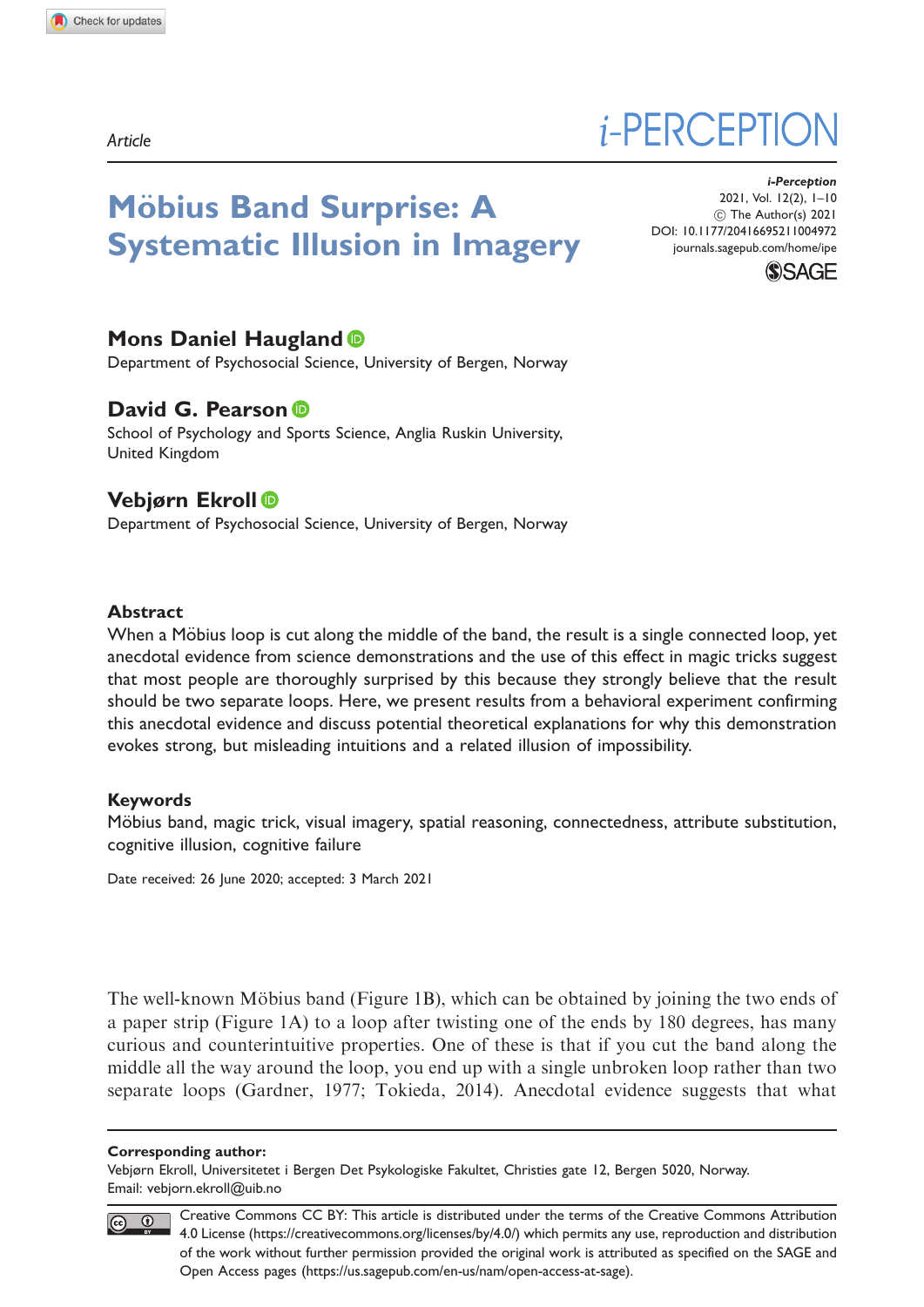

Figure 1. When the ends of a paper strip (A) are glued together after one of the ends has been twisted by half a turn (180 degrees), a Möbius band (B) is obtained. Cutting the Möbius along the middle (gray line) all around the loop, yields a counter-intuitive result, namely a single unbroken loop, rather than two separate loops.

happens here appears impossible or even magical to most people, and the effect is indeed exploited in a magic routine known as The Afghan Bands (Gardner, 1977; Wilson, 1988). That people experience something that is very well possible as impossible (Kuhn, 2019; Macknik, King et al., 2008; Macknik, Martinez-Conde et al., 2010) is of course a phenomenon that warrants explanation, and in this regard, the Möbius strip is not only of mathematical interest but also poses a challenge to cognitive science (Ekroll, 2019).

The purpose of the present experiment was to establish to what extent people actually have difficulties in reasoning about the outcome of cutting the Möbius band, and to what extent their expectations are shaped by a heuristic biasing them to expect two objects, as the anecdotal evidence suggests. We asked our participants to predict the results of cutting a standard Möbius band (Supplementary Movies 1 and 3), as well as a slightly more complicated modification of it (Supplementary Movies 2 and 4), where the strip is twisted by 360 degrees (rather than 180 degrees) before it is joined into a loop (Gardner, 1977; Tokieda, 2014). While cutting the standard Möbius band results in a single loop (Supplementary Movie 5), cutting the modified Möbius results in two loops (which are interlinked, see Supplementary Movie 6).

To anticipate, the results suggest that people perform very poorly in reasoning about the result of cutting the Möbius strip, and that they almost always instead rely on a heuristic biasing them to expect two parts or abstract knowledge based on familiarity with this type of effect. After presentation of the experimental findings, we discuss potential explanations for the difficulty in reasoning about the Möbius strip and the tendency to expect two parts.

# Experiment

### **Methods**

The participants in our study viewed two different pairs A and B of movies presented on Powerpoint slides in a lecture hall setting. One pair (Supplementary Movies 1 and 3) showed the standard Möbius loop (where the band is twisted by a  $half turn$ ) and the other pair (Supplementary Movies 2 and 4) showed a modified version (where the band is twisted by a whole turn). The first movie in each pair showed how the experimenter constructed the loop in question by gluing together the two ends of a paper strip, while the second movie just showed the finished loop being moved about and rotated a little in order to provide a good spatial impression of it. The paper strips used to construct the loops had a clearly visible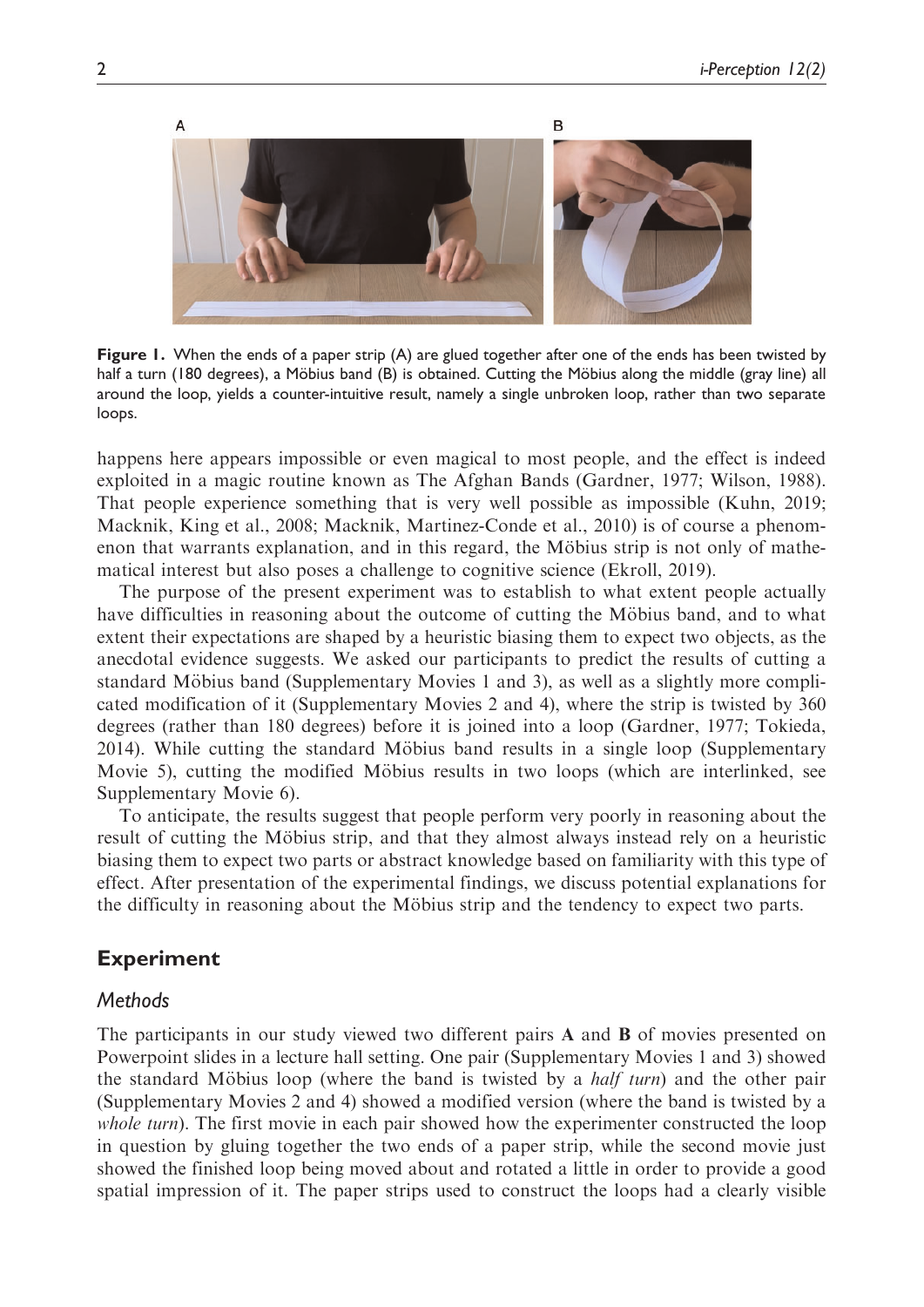black line drawn along the middle to illustrate how the loops were supposed to be cut. The construction of the loops in the former movies was accompanied by audio tracks of the experimenter carefully explaining each step in the construction. The audio tracks in Supplementary Movies 1 and 3 are in English, but the audio tracks actually used in the experiment were in Norwegian (Supplementary Movies 7 and 8). The English transcripts are also provided in the Appendix. At the end of the construction movies, when the loops were finished, the experimenter asked "What will you end up with, if you cut along the line in the middle the whole way around?". After that, a new Powerpoint slide was shown, where the question was repeated in writing and the second movie illustrating the same loop was running in loop mode while the participants filled in a response sheet containing two written specifications of the same question, namely, "Describe what you will end up with if you cut along the line in the middle of the object:" and "Draw a simple sketch to illustrate your description:". The participants were asked to complete their responses within 4 minutes. After that, they were asked to turn their response forms around. The backside contained the same two questions, and the procedure was repeated for the second set of movies showing the other version of the Möbius loop. The two sides of the response sheet were identical apart from the heading which read "Task A" at the first page and "Task B" at the second page. After completion of the second round, a new slide was shown with the question "How many pieces do you think would have resulted in Task A? State the number in the top right corner at the page for Task A." Afterwards, a new slide was shown with the same question for Task B.

The main reason why we asked the participants to provide descriptions and drawings of what they thought would result before asking explicitly about how many of pieces they thought would result was that we suspected that the explicit question about numbers may influence their response. If it appears self-evident to a participant that two pieces would result, asking explicitly about the number of pieces may nudge him or her towards questioning this assumption and consider other alternatives.

The experiment was performed with two groups of university students in the break between two 45-minute parts of a first-year introductory lecture in social psychology. Both groups of students attended the same lecture in terms of content but were enrolled in different programs which attended the lecture at different times. In one group, the half twist Möbius band was presented first, and the whole twist modification second. In the other  $\overline{E}$ group, the presentation order was reversed.

Prior to the experiment, the participants were informed that the aim of the study was to investigate "apprehension of spatial objects" and provided written informed consent. To encourage participation, one participant in each group was randomly drawn to win 500 NOK (about  $45\epsilon$ ) in cash and two participants in each group were randomly drawn to each win two cinema vouchers.

#### Results

In total 261 participants returned a response sheet, 146 participants in the group where the half-twist stimulus was presented first and 115 in the group where the whole-twist stimulus was presented first.

For each participant and condition, author M. H. evaluated how many pieces the participant believed would result after cutting the loops along the middle, by considering the combined evidence from the participant's verbal description and drawing. He also evaluated two further properties of the objects depicted in the participants' drawings that are informative about the correctness of the response. First, he judged whether the strip(s) were depicted as closed or open. In the half turn condition, a single closed strip is correct,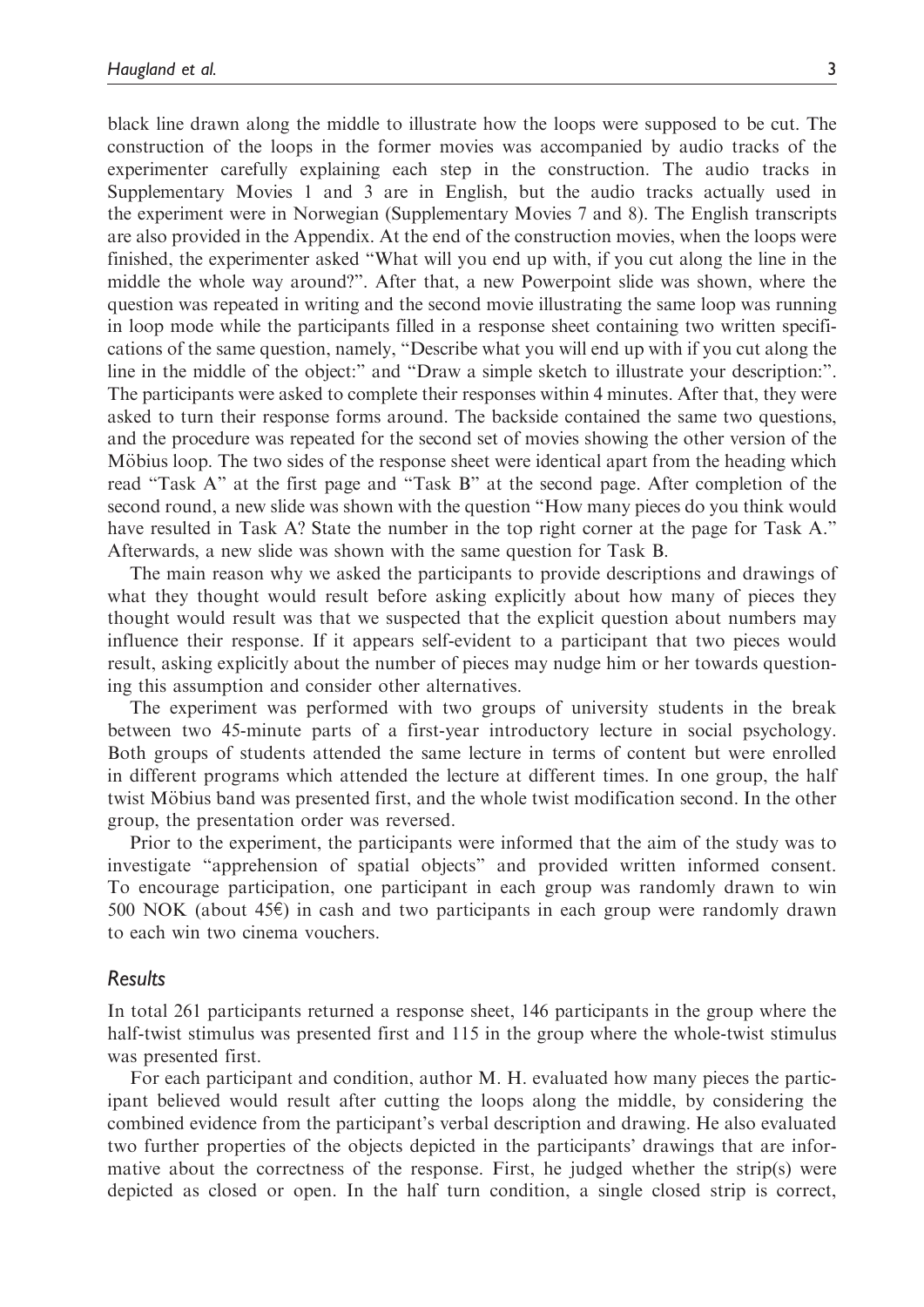while an open strip (i.e., a strip with two free ends that are not joined together) is wrong. The same holds for the whole turn condition, except that there are two closed strips. Second, whenever participants (correctly) drew two loops in the whole turn condition, he also evaluated whether the two loops were interlinked (correct) or not (wrong). Based on these separately evaluated aspects (number of pieces, closedness, and interlinkedness) of the responses, a given single response was coded as completely correct whenever they were correct with respect to all of them.

Cases where the participant had not filled in the form for the particular task, or the description and drawing were impossible to interpret were treated as missing values. More specifically, data obtained by evaluating the verbal descriptions and drawings of a given participant were only analyzed if it was codable with respect to all the three above criteria for both stimuli. This left us with 219 valid response pairs. Similarly, data resulting from the participants' explicit statements regarding the resulting number of pieces were only analyzed if they were provided for both stimuli. This left us with 248 valid response pairs.

Figure 2A shows the percentages of completely correct responses for the two stimuli, as evaluated based on the participants' description and drawings. These percentages are shown for the two groups (who viewed the two stimuli in different order) combined, as well as separately for each group. As can be seen, the percentages are all quite low. The slightly higher overall percentage for the whole-twist stimulus (13.2%) was not significantly different  $(p = .36, \text{ odds ratio } 1.5, \text{ McNemar's test})$  from the percentage for the half-twist stimulus (10.5%). The small differences between the two groups were also not statistically significant  $(p = .38, \text{ odds ratio } 1.56 \text{ for the half-twist stimulus and } p = 1, \text{ odds ratio } 0.92 \text{ for the whole-}$ test stimulus, both Fisher's exact tests).

Figure 2B shows the percentages of responses that were correct with respect to the resulting number of pieces (but not necessarily with respect to the other criteria). Compared to the percentages of completely correct responses (Panel A), these percentages are higher, which is unsurprising, since fulfilment of additional criteria was required for a response to be coded as completely correct, but it is notable that they are *much* higher for the wholetwist stimulus (89% based on the description and drawings and 84.3% based on the explicitly stated numbers).

Remember that the response "2 pieces" is wrong for the half-twist condition, but correct for the whole-twist condition. Panel C replots the percentages in Panel B as percentages of "2 pieces" responses. The tendency to respond "2 pieces" is similar and strong for both stimuli, but somewhat larger for the whole-twist stimulus (89% based on the description and drawings and 84.3% based on the explicitly stated numbers) than for the half-twist stimulus  $(81.3\%$  and 77.2%, respectively), and the difference is statistically significant ( $p = .010$ , odds ratio 2.55 and  $p = .034$ , odds ratio 1.85, respectively, both McNemar's tests), but the difference is rather small.

Panels D and E show the same as Panel C, but plotted separately for the group of participants to whom the half-twist stimulus was presented first and the group of observers to whom the whole-twist stimulus was presented first. In the former group (Panel D), the difference between the two stimuli (13.7% based on the description and drawings and 13.1% based on the explicitly stated numbers) is more pronounced and also statistically significant  $(p = .001$  and  $p = .006$ , respectively). In the latter case (Panel E), this difference is small (approximately 1% in both cases), goes in the opposite direction in the case of the explicitly stated numbers, and is not statistically significant ( $p = 1$  in both cases). The larger effect of stimulus type in the group of participants to whom the half-twist stimulus was presented first (Panel D) than in the group of participants to whom the whole-twist stimulus was presented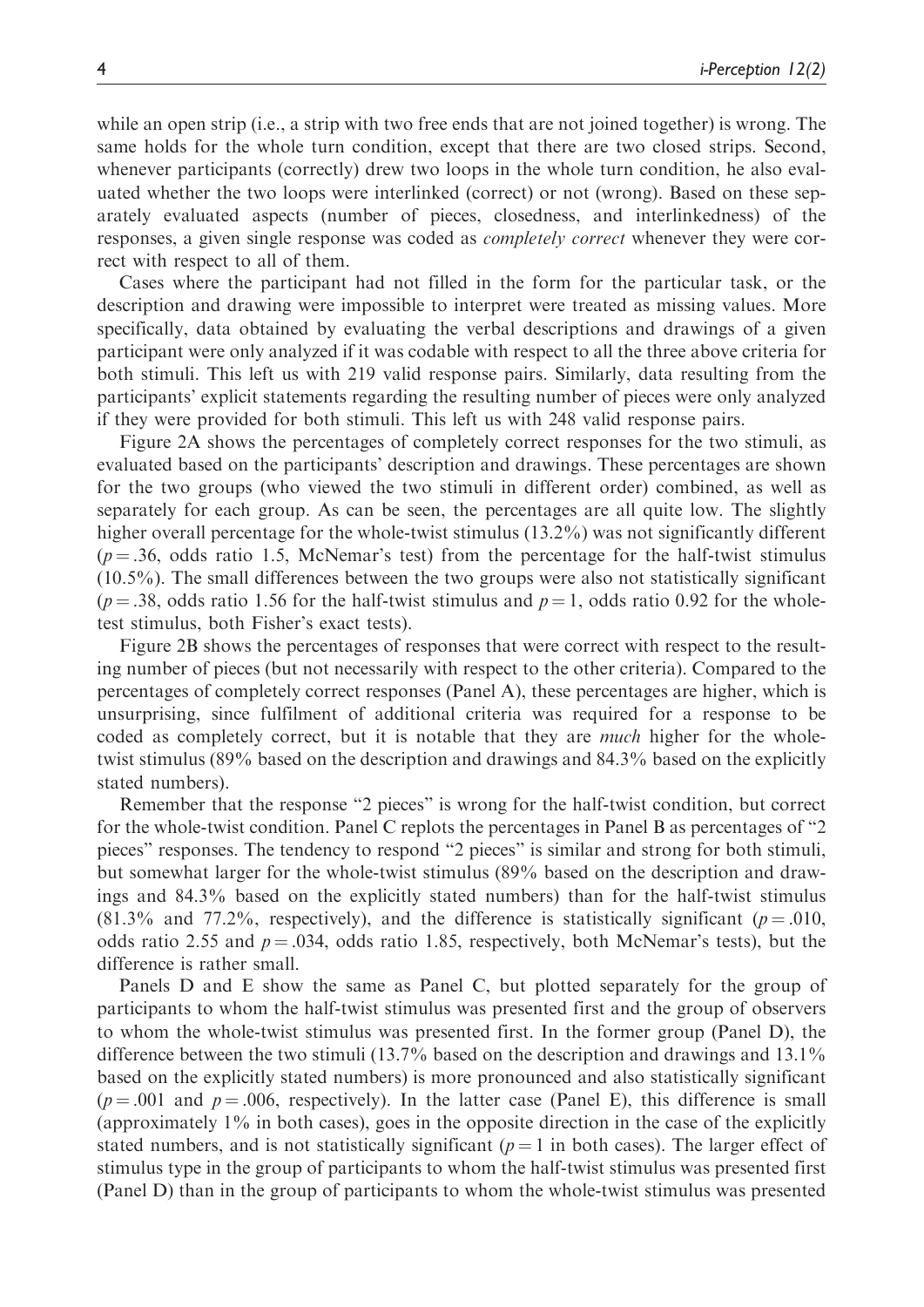

Figure 2. A: Percentage of completely correct responses for the standard Möbius loop (half twist) and the modified version (whole twist). B: Percentage of responses indicating the correct number of pieces. The magenta bars show the results based on evaluation of the participants' descriptions and drawings and the cyan bars show the results based on the numbers stated explicitly by the participants. Note that the correct response is "1 piece" for the half-twist stimulus and "2 pieces" for the whole-twist stimulus, hence a wrong response for the half-twist stimulus is a "2 piece" response. C: Same data plotted in terms of the percentage of "2 pieces" responses. D: Same as (C), but plotted separately for the condition where the half twist loop was presented first. E: Same as (C), but plotted separately for the condition where the whole twist loop was presented first. The error bars show 95% binomial proportion confidence intervals.

first (Panel E) was also statistically significant ( $p = .025$  based on the description and drawings and  $p = .018$  based on the explicitly stated numbers, both Wilcoxon tests).

# **Discussion**

The majority (about 80%) of the participants in our study erroneously predicted that cutting the standard Möbius band along the middle will produce two separate pieces, although this operation actually produces a single unbroken loop. This finding confirms the anecdotal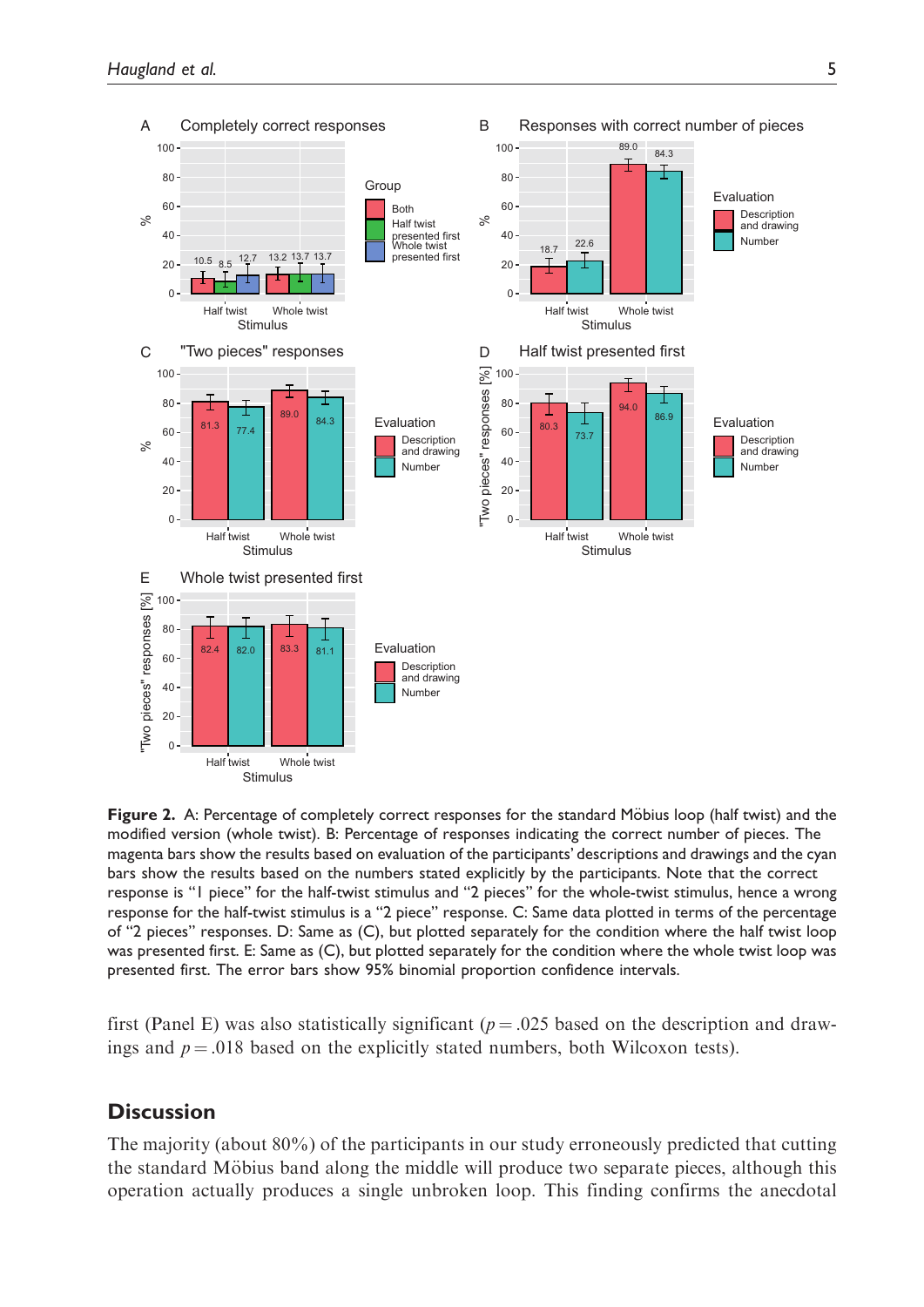evidence from magic tricks and science demonstrations suggesting that peoples' intuitions about what will happen here are systematically misleading. The specific source of this misleading intuition is presently unknown, but Ekroll (2019) has suggested that it may be due to some form of attribute substitution (Kahneman & Frederick, 2002). The general notion behind attribute substitution is that "when confronted with a difficult question people often answer an easier one instead, usually without being aware of the substitution" (Kahneman & Frederick, 2002, p. 53). When trying to figure out what will happen when the Möbius strip is cut along the middle, people may unconsciously substitute the Möbius strip with a simple untwisted loop and therefore come to the conclusion that two separate pieces will result. Other specific forms of attribute substitution may also explain the effect. For instance, the path of the cut made by the scissors along the Möbius band may be substituted by a plane intersecting the loop, which would indeed imply two separate pieces (Ekroll, 2019).

Regardless of the specific details of this account, however, the general hypothesis is that the intuition that the cutting will produce two separate pieces is due to automatic heuristic processing (Stanovich & West, 2000). Assuming that automatic system-1-like processes generate this intuition quickly and effortlessly for everybody, a correct response to the half twist Möbius band ("a single connected piece") will only ensue if participants base their response on some other source of knowledge than their immediate intuition. Two options seem plausible here. First, a participant may arrive at the correct response by engaging in effortful system-2-like processing. Second, she or he may already be familiar with the particular effect and know the correct answer on an abstract level.

Due to the limited time slot available for our data collection, we had to keep our experiment short and therefore did not ask our participants whether they were familiar with the effect from before. Therefore, it is difficult to tell to what extent the relatively few responses to the halftwist stimulus that were correct with respect to the number of resulting pieces (one) are due to system-2-like processing or mere familiarity with the effect from before. Even so, it is clear from our results that successful system-2-like processing of the half-twist stimulus, if it ever occurs at all, is relatively rare since only about 20% provided a response with the correct number of pieces (Figure 2B), and only about 10% provided a response that was correct with respect to all criteria (Figure 2A). On the reasonable assumption that successful system-2-like processing would produce a response that is not only correct with respect to the number of pieces but also with respect to the other criteria, we can conclude that the proportion of participants who engaged in successful system-2-like processing of the half-twist stimulus is at most 10% and probably considerably smaller since this proportion may include (or consist entirely of) participants who were familiar with the effect from before.

Considering that the participants can be expected to provide responses indicating the correct number of pieces (two) for the whole-twist stimulus regardless of whether they rely on system-1-like heuristic processing or system-2-like processing, it is hardly surprising that the large majority of our participants (more than 80%, Figure 2B) provided responses indicating the correct number of pieces (two) for this stimulus. The observation that the proportion of completely correct responses to this stimulus (about 13%, Figure 2A) is much lower strongly suggests that the large majority of the responses indicating the correct number of pieces for this stimulus are also due to heuristic system-1-like processing. Somewhat surprisingly, though, not all of the participants provided responses indicating the correct number of pieces for this stimulus, which would be expected regardless of whether they engaged in system-1-like or system-2-like processing. For this stimulus, it is difficult to see how a participant may come up with an erroneous response indicating a single piece, unless he or she was familiar with the counterintuitive single-piece result for the half-twist stimulus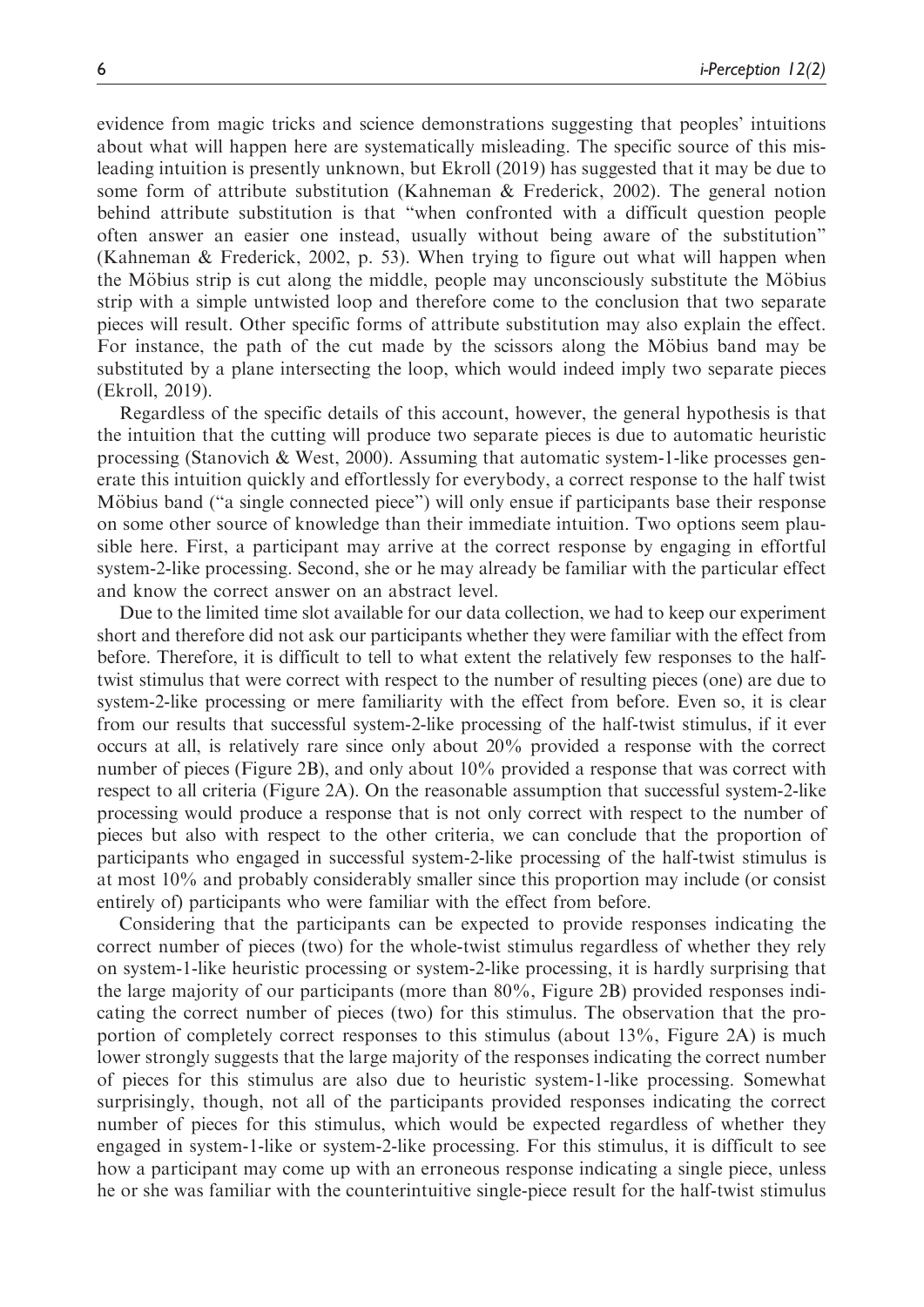and misapplied that knowledge to the whole-twist stimulus. Thus, the proportion of responses indicating the wrong number of pieces to the whole-twist stimulus (somewhat more than 10%, Figure 2B) may be regarded as an estimate of the proportion of participants who were familiar with the basic effect from before. Since the proportion of participants indicating the correct number of pieces for the half-twist stimulus is comparable, it appears reasonable to speculate that many or even all of the correct responses to the half-twist stimulus may be due to familiarity, which in turn would suggest that successful system-2 like processing does not occur at all. Indeed, given the short time period available for reflection, it is not implausible that successful system-2-like thinking is essentially impossible.

Since the effect of the order of stimulus presentation was investigated using a betweensubjects design, and subjects were not randomly assigned to the two groups, it is conceivable that the small effects of stimulus order reflect differences between people rather than genuine order effects. Considering that the two groups of participants were reasonable large and included people with presumably similar demographics; however, it appears reasonable to attribute the differences to the order of presentation.

The following are the main conclusions suggested by the results of the present study:

- 1. Reasoning about the result of cutting the Möbius loop (and the modified version with a whole twist) seems to be very difficult.
- 2. There is a strong tendency to expect that two pieces will result, irrespective of whether that is correct, as it is for the whole twist version, or wrong, as it is for the standard Möbius loop. This tendency probably reflects an immediate intuition based on a cognitive heuristic.
- 3. Although there are some responses to the standard Möbius strip which indicate the correct number of pieces (one), and many more responses to the modified Möbius strip which indicate the correct number of pieces (two), at best very few and possibly even none of the correct responses are due to successful system-2-like thinking. Rather, these responses may reflect the application of previous abstract knowledge and guessing or, in the case of the whole twist version, reliance on the abovementioned intuitive heuristic, which in that case happens to be correct.

The results of our study can be taken to suggest that a large majority experience a misleading intuition that cutting the Möbius strip will result in two separate pieces. We can also conclude that a large majority fail to think correctly about the result of cutting the Möbius strip, either because the strong and misleading intuition inhibit them from engaging in effortful system-2-like thinking, or because the time period they had available for doing so (4 minutes) was too short. Thus, further research clarifying the specific source of this misleading intuition and the difficulty in reasoning correctly about the Möbius loop seem warranted and theoretically interesting.

Viewed from the theoretical perspective offered by the concept of attribute substitution (Kahneman & Frederick, 2002) the misleading intuition occurs for two reasons. First, the problem people are asked to solve in this situation is difficult. Second, the difficulty unconsciously triggers the replacement of the original problem with a simpler one, which is then solved, i. e. the original problem is "solved" via a heuristic. Thus, the central theoretical questions are (1) why the original problem is so difficult, (2) what simplified version of the original problem people actually deal with, and (3) what general cognitive principle(s) of heuristics determine the structure of that simplified version of the problem.

The gist of a potential answer to the first question would be that reasoning about the result of cutting the Möbius loop is difficult because it involves questions of connectedness,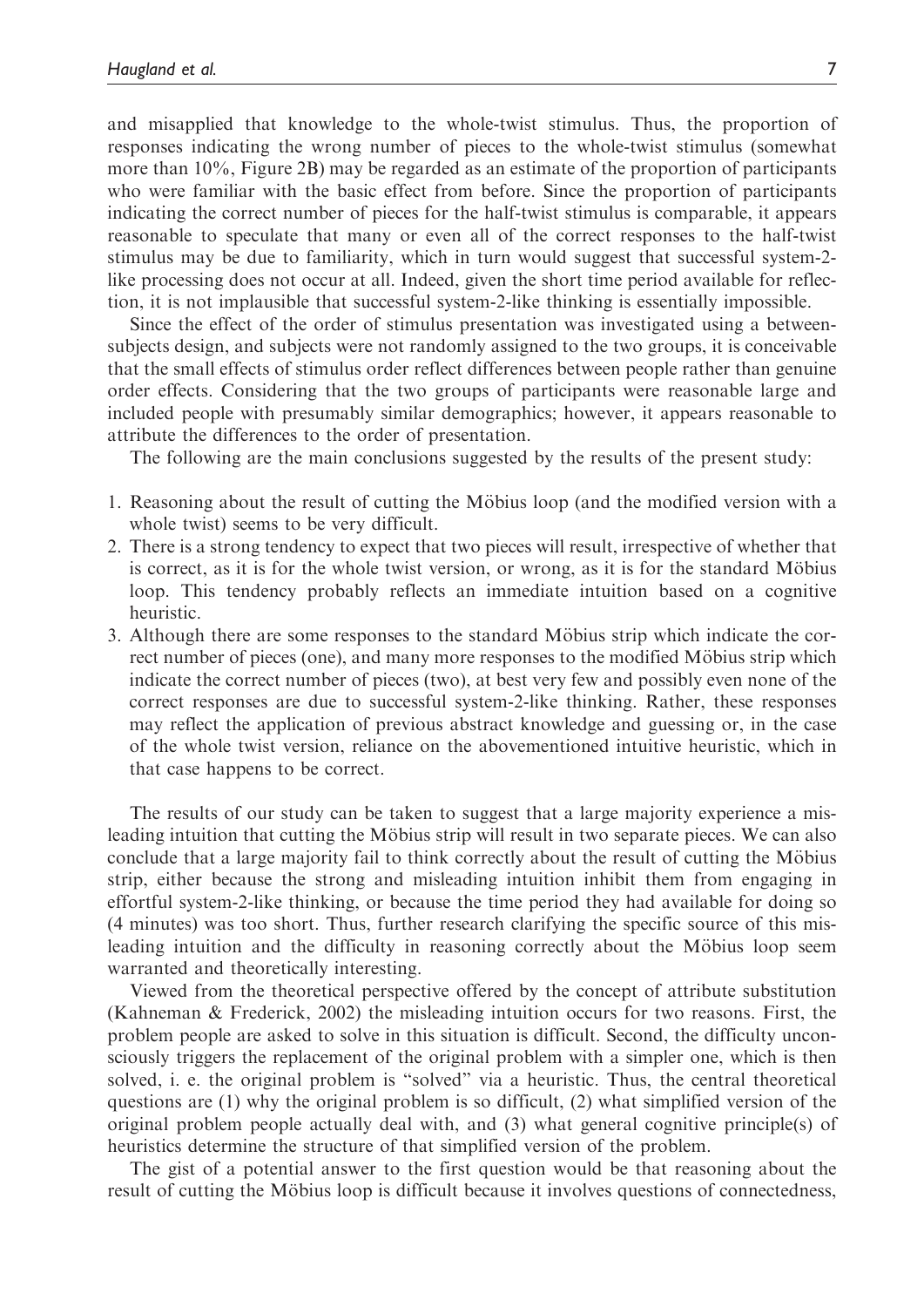and that our cognitive apparatus for establishing connectedness is limited. Determining connectedness is a computationally expensive problem (Minsky & Papert, 1969), and although the visual system has a curious ability to code topological relationships in many cases (e.g., Chen, 2001), it is also clear that there are many systematic limitations in the visual perception of spatial relationships and topology (Koenderink, 1984; Ullman, 1984) and that determining the topological properties of moderately complicated curves requires effortful and "serial" mental curve tracing (Jolicoeur et al., 1986).

The misleading intuition evoked by the Möbius band can be characterized as an "illusion of imagery" (Ekroll, 2019) that reflects the internal structural of our cognitive system. While research in the domains of perception (e.g., Carbon, 2014) and higher-level cognition (e.g., Tversky, 1986) has focused strongly on systematic illusions to elucidate the inherent structure of our mental machinery and the heuristics employed by the system to fulfill its purposes, investigations and discussions of illusions and their significance are, with some notable exceptions (Hinton, 1979; Margolis, 1998a, 1998b; Pani, 1997; Pearson, 1998; Pylyshyn, 2003; Tversky, 2005), much rarer in the field of visual imagery. There is evidence that reasoning involving dynamic manipulation is particularly difficult to simulate accurately using visual imagery alone (Pearson & Logie, 2015; Pearson et al., 1996). Furthermore, while mental imagery is often cited as playing an important role during creative reasoning, the exact nature of its contribution has remained controversial (Pearson, 2007). We believe that a more systematic effort towards discovering, describing, classifying, and explaining systematic illusions of imagery would be very useful for furthering our understanding of visual imagery and spatial reasoning. As the history of mathematics and the discussions about the role of (spatial) intuitions in the development and teaching of mathematics (e.g., Fischbein, 1987) show, powerful and sometimes very misleading intuitions are ubiquitous in the field of mathematics. Since spatial intuitions are not only a source of error and confusion in mathematics, but also a major source of insight, precise knowledge about when spatial intuitions lead astray, and when they can be trusted would be of great value to teachers of mathematics. Although there is little reason to doubt that people differ considerably in mathematical and spatial reasoning ability, there may be many similarities in the way people with different levels of mathematical education and ability experience the same kind of misleading intuition in many situations. Studying the art of magic is perhaps particularly instructive in this regard, because magicians have spent centuries developing and selecting effects with the aim of creating magical experiences that work for everybody in the audience. Thus, if something is a successful magic trick regularly used by magicians, there is good reason to believe that it exploits misleading intuitions which are common to everybody and reflect aspects of our cognitive machinery that are universal (Macknik, Martinez-Conde et al., 2010). Ekroll (2019) provides a preliminary overview and taxonomy of magic tricks presumably based on such universal aspects of visual imagery and visuospatial reasoning, many of which are intimately related to mathematics, such as the present Möbius band demonstration, but this preliminary work probably only scratches the surface of a large and interesting field of inquiry for cognitive science.

It is worth noting that there are many similarities and interconnections between mathematics and magic (Gardner, 2014). Many magic tricks rest on mathematical principles, and many mathematical problems evoke the kind of dual mental state or illusion of impossibility which is characteristic of magical experiences, where two seemingly unquestionable beliefs contradict each other. Cantor's comment on his own proof that sets of different dimensions have the same cardinality—"I see but I do not believe"—is just one famous example of this (Fischbein, 1987). One may speculate that such conflicts between seemingly unquestionable intuitions and firm knowledge furnish a common source of the enjoyment evoked by both mathematical problems and magic tricks (Leddington, 2016).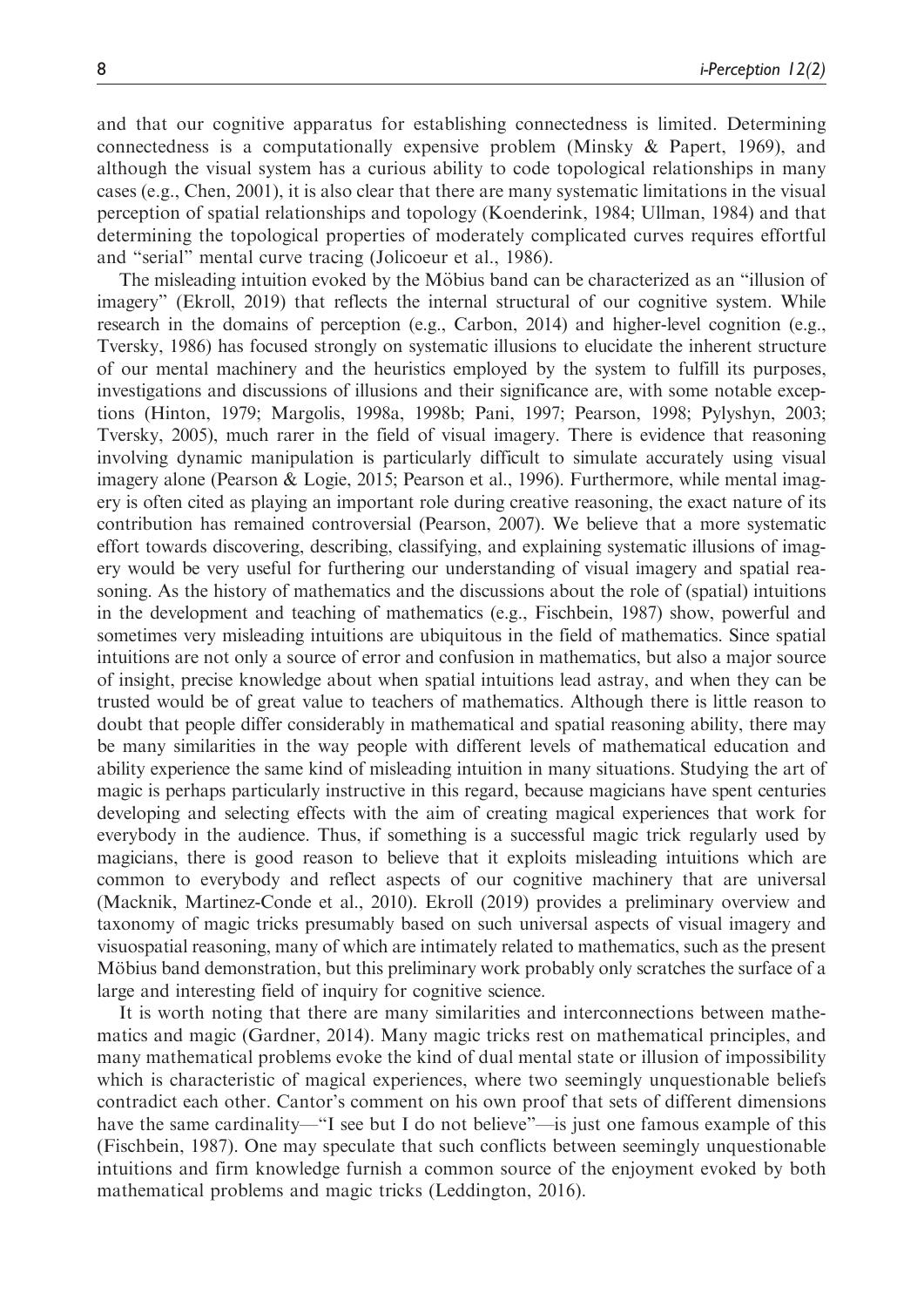#### Acknowledgements

We are indebted to two anonymous reviewers for valuable suggestions.

#### Declaration of Conflicting Interests

The author(s) declared no potential conflicts of interest with respect to the research, authorship, and/or publication of this article.

#### Funding

The author(s) disclosed receipt of the following financial support for the research, authorship, and/or publication of this article: This work was supported by a student scholarship awarded to M. D. H from The Research Council of Norway and the Faculty of Psychology at the University of Bergen.

#### ORCID iDs

Mons Daniel Haugland D <https://orcid.org/0000-0002-5686-3492> David G. Pearson **D** <https://orcid.org/0000-0002-2912-0976> Vebjørn Ekroll <https://orcid.org/0000-0002-9383-7322>

#### Supplemental material

Supplemental material for this article is available online at: [http://journals.sagepub.com/doi/suppl/10.](http://journals.sagepub.com/doi/suppl/10.1177/20416695211004972) [1177/20416695211004972.](http://journals.sagepub.com/doi/suppl/10.1177/20416695211004972)

#### **References**

- Carbon, C. C. (2014). Understanding human perception by human-made illusions. Frontiers in Human Neuroscience, 8(566), 1–6.<https://doi.org/10.3389/fnhum.2014.00566>
- Chen, L. (2001). Perceptual organization: To reverse back the inverted (upside-down) question of feature binding. Visual Cognition, 8, 287–303.<https://doi.org/10.1080/13506280143000016>
- Ekroll, V. (2019). Illusions of imagery and magical experiences. i-Perception, 10(4), 1–34. [https://doi.](https://doi.org/10.1177/2041669519865284) [org/10.1177/2041669519865284](https://doi.org/10.1177/2041669519865284)
- Fischbein, H. (1987). Intuition in science and mathematics: An educational approach. Reidel Publishing Co.
- Gardner, M. (1977). Mathematical games. Scientific American, 236(4), 129–139.
- Gardner, M. (2014). Mathematics, magic and mystery. Dover Publications.
- Hinton, G. (1979). Some demonstrations of the effects of structural descriptions in mental imagery. Cognitive Science, 3(3), 231–250. [https://doi.org/10.1016/S0364-0213\(](https://doi.org/10.1016/S0364-0213)79)80008-7
- Jolicoeur, P., Ullman, S., & Mackay, M. (1986). Curve tracing: A possible basic operation in the perception of spatial relations. Memory & Cognition, 14, 129–140. [https://doi.org/10.3758/](https://doi.org/10.3758/BF03198373) [BF03198373](https://doi.org/10.3758/BF03198373)
- Kahneman, D., & Frederick, S. (2002). Representativeness revisited: Attribute substitution in intuitive judgment. In T. Gilovich, D. Griffin, & D. Kahneman (Eds.), Heuristics and biases: The psychology of intuitive judgment (pp. 49–81). Cambridge University Press.
- Koenderink, J. J. (1984). The concept of local sign. In A., van Doorn, W. A., van de Grind, & J. J., Koenderink (Eds.), Limits in perception: Essays in honour of Maarten A. Bouman (pp. 495–547). VNU Science Press.
- Kuhn, G. (2019). Experiencing the impossible: The science of magic. MIT Press.
- Leddington, J. (2016). The experience of magic. The Journal of Aesthetics and Art Criticism, 74(3), 253–264.<https://doi.org/10.1111/jaac.12290>
- Macknik, S. L., King, M., Randi, J., Robbins, A., Teller, Thompson, J., & Martinez-Conde, S. (2008). Attention and awareness in stage magic: Turning tricks into research. Nature Reviews Neuroscience, 9(11), 871–879.
- Macknik, S., Martinez-Conde, S., & Blakeslee, S. (2010). Sleights of mind: What the neuroscience of magic reveals about our everyday deceptions. Henry Holt and Company.